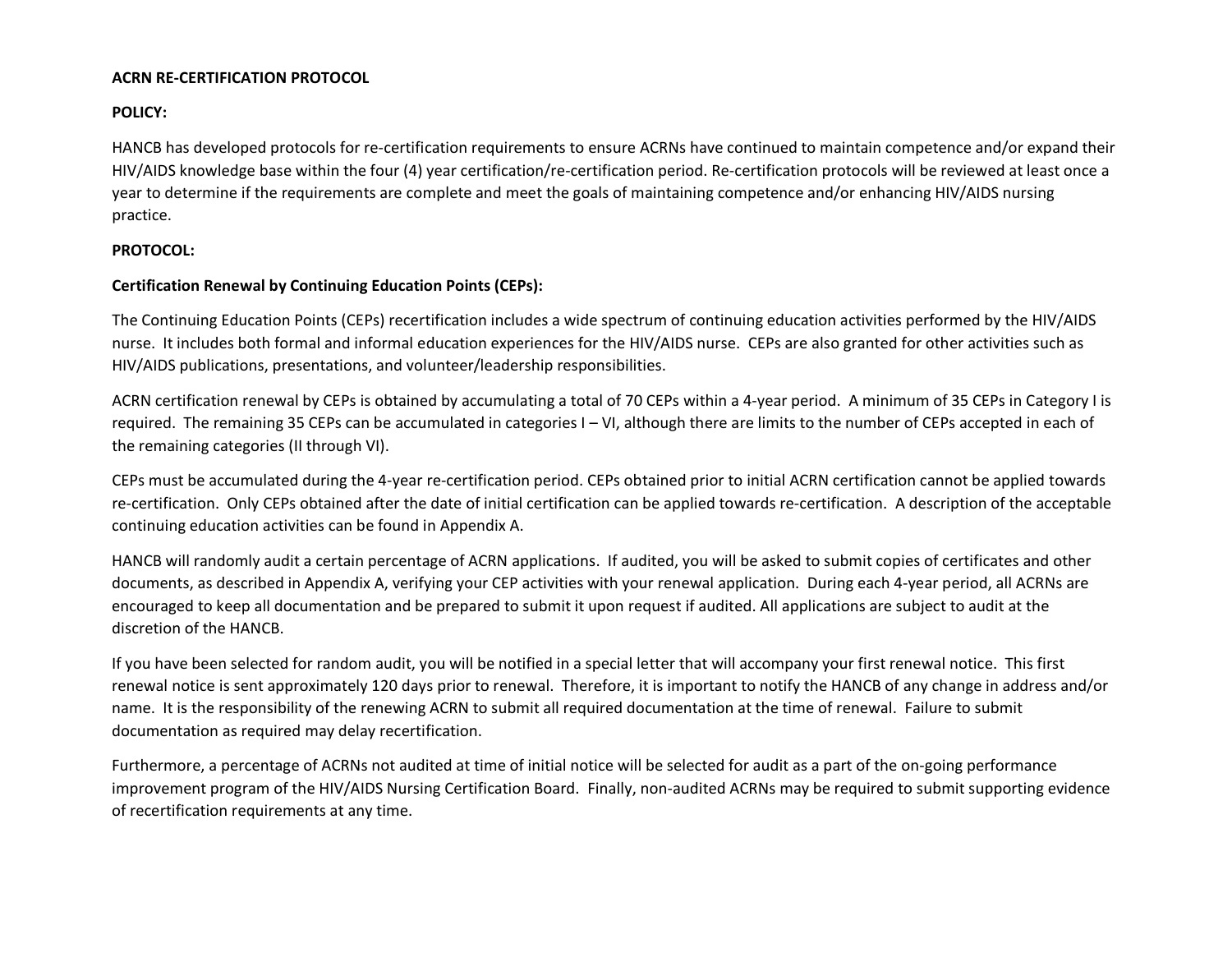#### **APPENDIX A**

## **Continuing Education Activities Approved for CEPs**

## **Category I - HIV/AIDS Nursing Continuing Education**

## **Description of Activities:**

This category includes HIV and AIDS nursing programs granting contact hours or CEPs. These programs must address topics that have direct application to the nursing care needs of persons living with HIV/ AIDS or their significant others.

- A minimum of 35 CEPs are required per four-year period. All courses must be taken during the current certification period. Courses taken during the month of certification/recertification will be allowed. Any courses taken during an extension period for the previous renewal period will not be allowed.
- All CEPs must be approved by a state board of nursing, the American Nurses Credentialing Center, the Association of Nurses in AIDS Care, the American Academy of Nurse Practitioners, or the international equivalent of these organizations. Accrediting agencies for each course must be listed on the application form.
- All 70 CEPs may be obtained in Category I.
- One educational contact hour (50 minutes of actual classroom time) equals one CEP.
- If audited, a photocopy of the continuing education certificate is required. The certificate must include the name, date(s) of attendance, title of course, number of contact hours granted, and accrediting agency.

## **Category II - Academic Credit Courses**

## **Description of Activities:**

This category includes formal academic courses offered by an accredited college or university. These courses should address the biopsychosocial knowledge required to practice HIV/AIDS professional nursing. Courses should have clear applicability to HIV/AIDS practice.

Examples of academic courses applicable to this category include immunology, virology, cell biology, pathophysiology, epidemiology, research methods, statistics, mental health, addictions, and substance use. Undergraduate/graduate nursing courses related to HIV/AIDS, physical assessment, differential diagnosis, or pharmacology are also applicable.

Pre-requisite nursing education courses are not acceptable. Examples of courses which are NOT acceptable include but are not limited to the following: history, math, art, music, English, psychology, sociology, philosophy, chemistry, biology, human anatomy and physiology, health care management.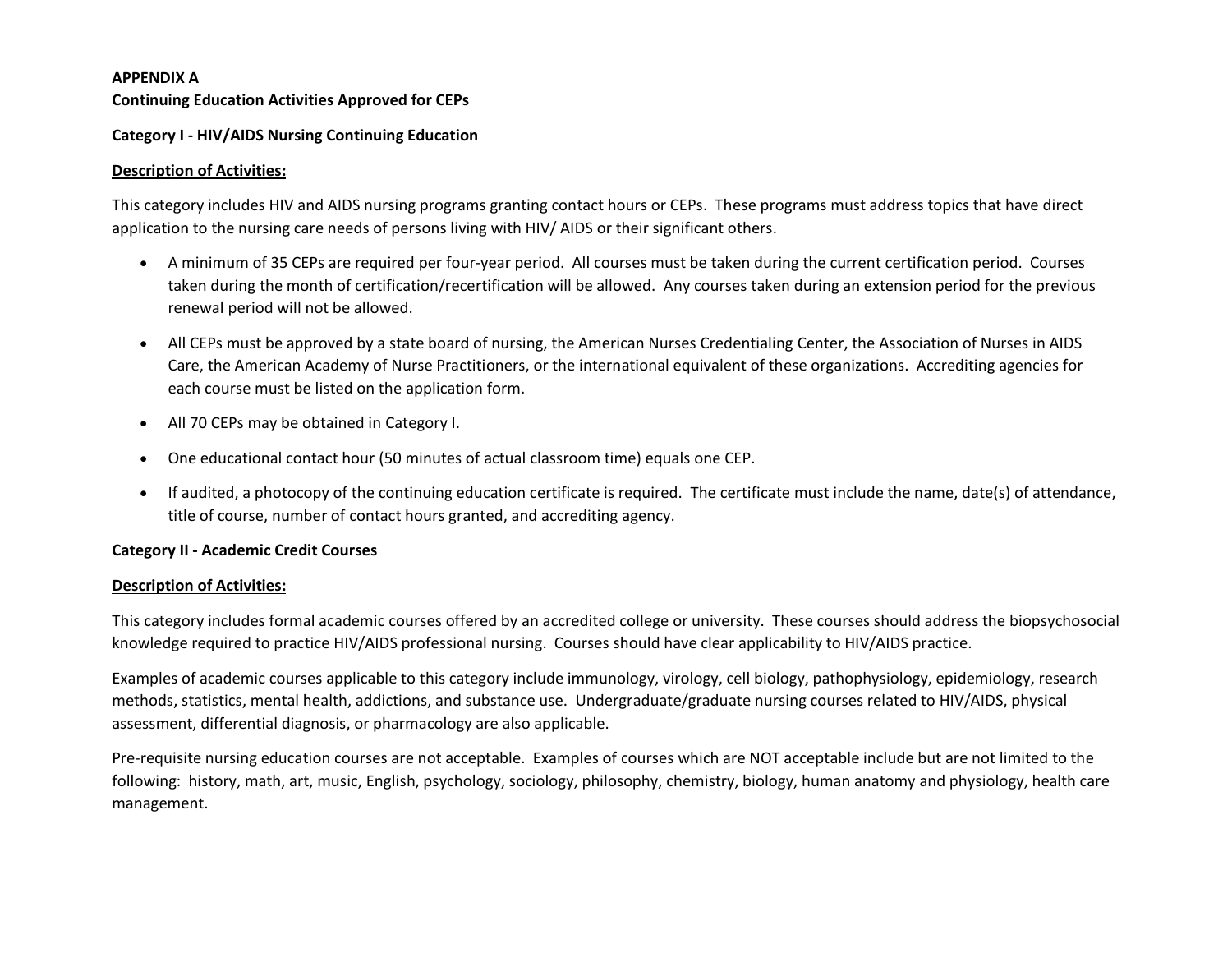- In the semester system, one semester credit or semester hour is equal to 15 CEPs. A 3-credit semester course is equivalent to 45 CEPs.
- In the quarter system, one quarter credit, one quarter hour or one credit equals 10 CEPs. A 3-credit quarter course is equivalent to 30 CEPs.
- In the trimester system, one trimester credit equals 12 CEPs. A 3-credit trimester course is equivalent to 36 CEPs.
- An unlimited number of applicable CEPs can be earned. However, only a maximum of 35 CEPs can be applied towards recertification since 35 CEPs must be earned in Category I.
- If audited, a photocopy of formal transcript or grade report is required. A course description, course content, or syllabus should be included.

## **Category III - AIDS Education and Training Center (AETC) Clinical Practicum**

#### **Description of Activities:**

This category includes CEPs obtained from AETC officially sponsored clinical practicum, rotations, or training experiences.

- A maximum of 20 CEPS can be earned.
- One clinical practicum contact hour (50 minutes of actual classroom or clinical time) equals one CEP.
- If audited, a letter from the course director is required. The letter must include the name, date(s) of attendance, title of course, and number of clinical contact hours completed.

#### **Category IV - Continuing Medical Education (CME) and other Allied Health Professional Education**

#### **Description of Activities:**

This category includes courses in continuing medical education or other allied health professions which are related to HIV/AIDS care. Courses must be accredited by the American Medical Association, Accreditation Council for Continuing Medical Education, or other approved providers. Accrediting agencies must be listed on the application form. Courses taken must clearly be related to HIV/AIDS care.

- A maximum of 35 CEPs can be earned.
- One contact hour is equivalent to 50 minutes of classroom time or one CEP.
- If audited, a photocopy of the continuing education certificate is required. The certificate must include the name, date(s) of attendance, title of course, number of contact hours granted, and accrediting agency.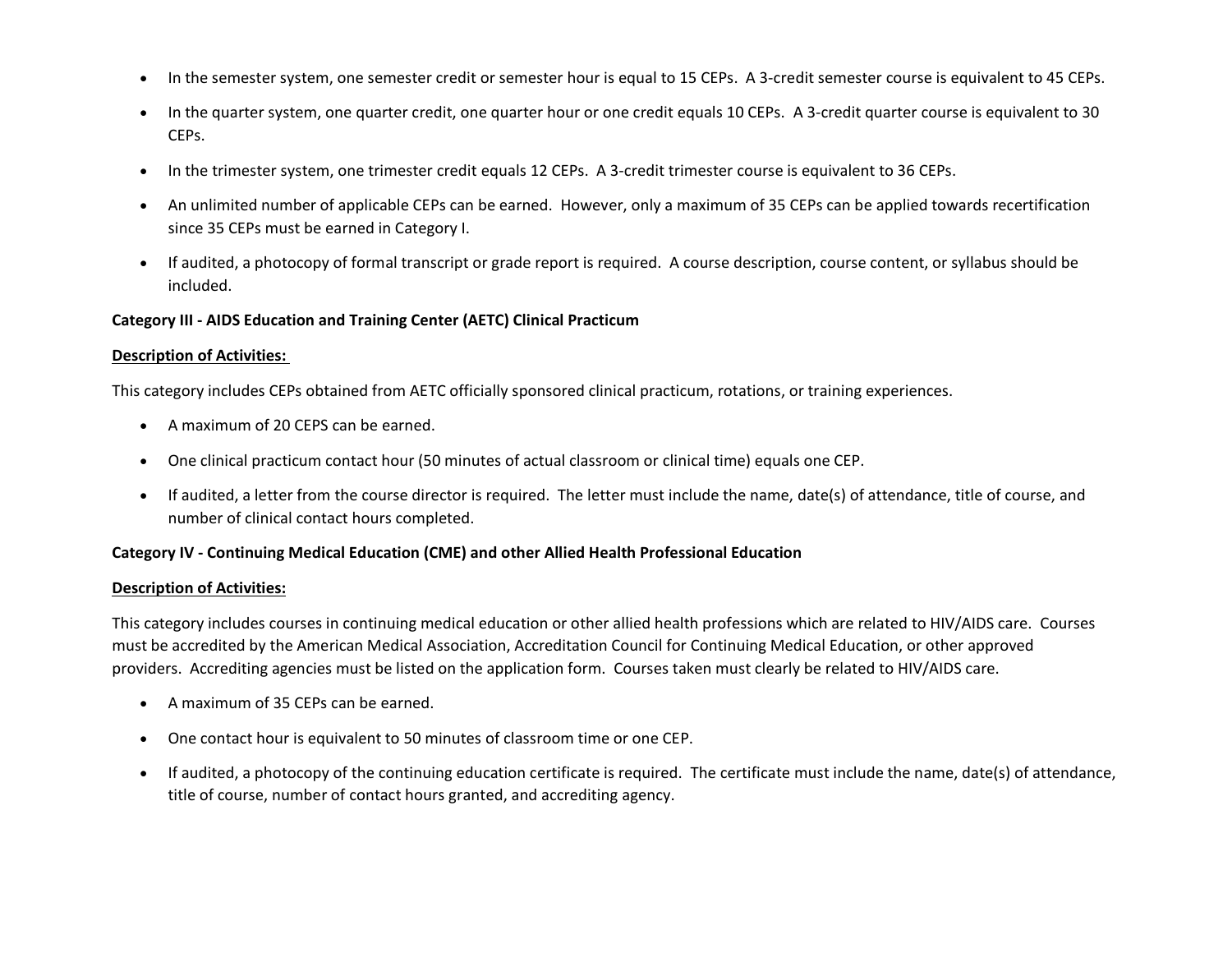• Continuing education in medicine or other allied health professions cannot be counted unless it is related to HIV/AIDS care.

# **Category V - Other Continuing Education in Nursing**

# **Description of Activities:**

This category includes continuing education credits in nursing that are not HIV/AIDS related.

- A maximum of 14 CEPs can be earned.
- All courses must be accredited by a state board of nursing, the American Nurses Credentialing Center, the Association of Nurses in AIDS Care, the American Academy of Nurse Practitioners, or the international equivalent of these organizations. The accrediting agency must be listed on the application form.
- One contact hour (50 minutes of actual classroom time) equals one CEP.
- If audited, a photocopy of the continuing education certificate is required. The certificate must include the name, date(s) of attendance, title of course, number of contact hours granted, and accrediting agency.

# **Category VI - Professional Activities**

# **Description of Activities:**

This category includes a variety of professional activities in which HIV/AIDS nurses are involved. Acceptable activities in Category VI include publications, presentations, and volunteer activities. These professional activities should have clear applicability to HIV/AIDS nursing. A maximum of 15 CEPs can be earned per four (4) year renewal period.

# **Publications:**

Publications include professional nursing articles for which the ACRN was author, co-author, or editor. CEPs for joint authorship are determined by dividing the number of CEPs to be awarded by the number of authors. A maximum of 15 CEPS per renewal period can be earned for publications. Examples of activities and maximum CEPs related to publications include:

- HIV/AIDS related editorial in a nursing journal, 2 CEPs
- Original HIV/AIDS related research article, 5 CEPs
- HIV/AIDS textbook editor, 10 CEPs
- Chapter in an HIV/AIDS textbook, 5 CEPs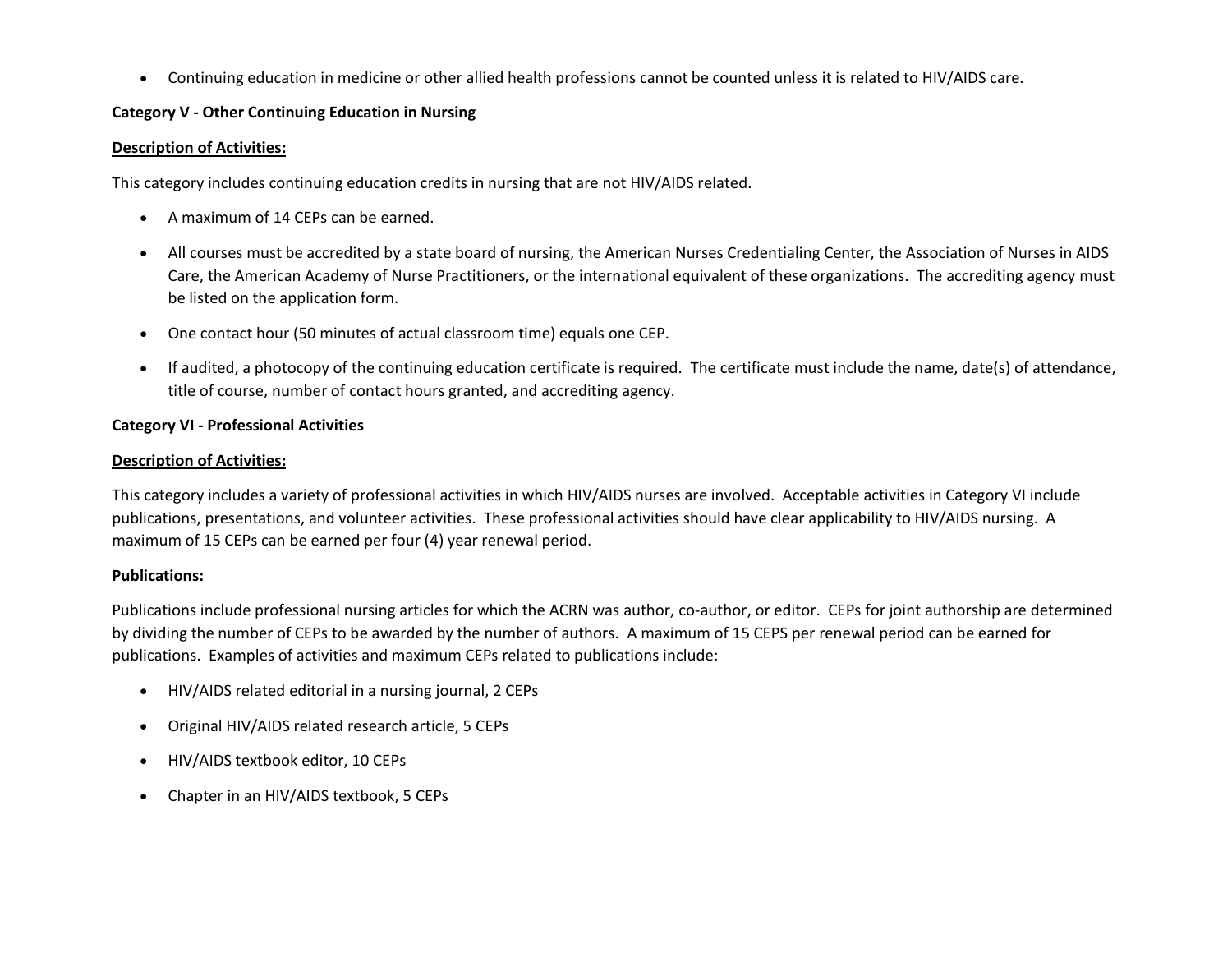- Authored HIV/AIDS textbook, 10 CEPs
- HIV/AIDS related journal article, 5 CEPs
- If audited, a copy of the article or journal; research publication; title page and/or table of contents of the book are required. Publisher's notice of acceptance can be submitted if publication is pending at the time of recertification; however, credit will not be given for this same publication in a subsequent recertification period.

#### **Presentations:**

Presentations include professional nursing presentations where the ACRN delivered HIV/AIDS information to nurses, other health care professionals, or the public. The presentation must be delivered within the context of a teaching/learning setting. A presentation includes an inservice, seminar, workshop, or conference. CEPs for joint presentations are determined by dividing the number of CEPs to be awarded by the number of presenters. A maximum of 6 CEPs per renewal period will be granted for professional presentations. Examples of activities and maximum CEPs allowed for presentations include:

- 2 CEPs for each contact hour (50 minutes) of lecture material presented.
- A repeat presentation will be granted 1 CEP for a maximum of 1 time within the current renewal period.
- A 50-minute presentation that is repeated once (one original and one repeat presentation) would be granted 3 CEPs.
- If audited, all of the following must be submitted:
- Evidence of participation in the presentation (i.e., brochure, announcement, or written statement).

## **Volunteer Activities:**

Recognizing the leadership role many ACRNs have in HIV/AIDS nursing, CEPs can be earned through volunteer activities with an established HIV/AIDS volunteer service or non-profit organization. These activities may include committee or taskforce involvement at the local or national level. A maximum of 7 CEPs per renewal period can be earned in category VI for volunteer activities.

- Serving as a national ANAC Board Member, 7 CEPs per year.
- Serving as a local chapter ANAC Board Member, 3 CEPs per year.
- Serving as committee chair on an ANAC national committee, 3 CEPs per year.
- Serving as a field representative on an ACTG protocol team, 7 CEPs per year.
- Participation on an ANAC national committee, 2 CEPs per year.